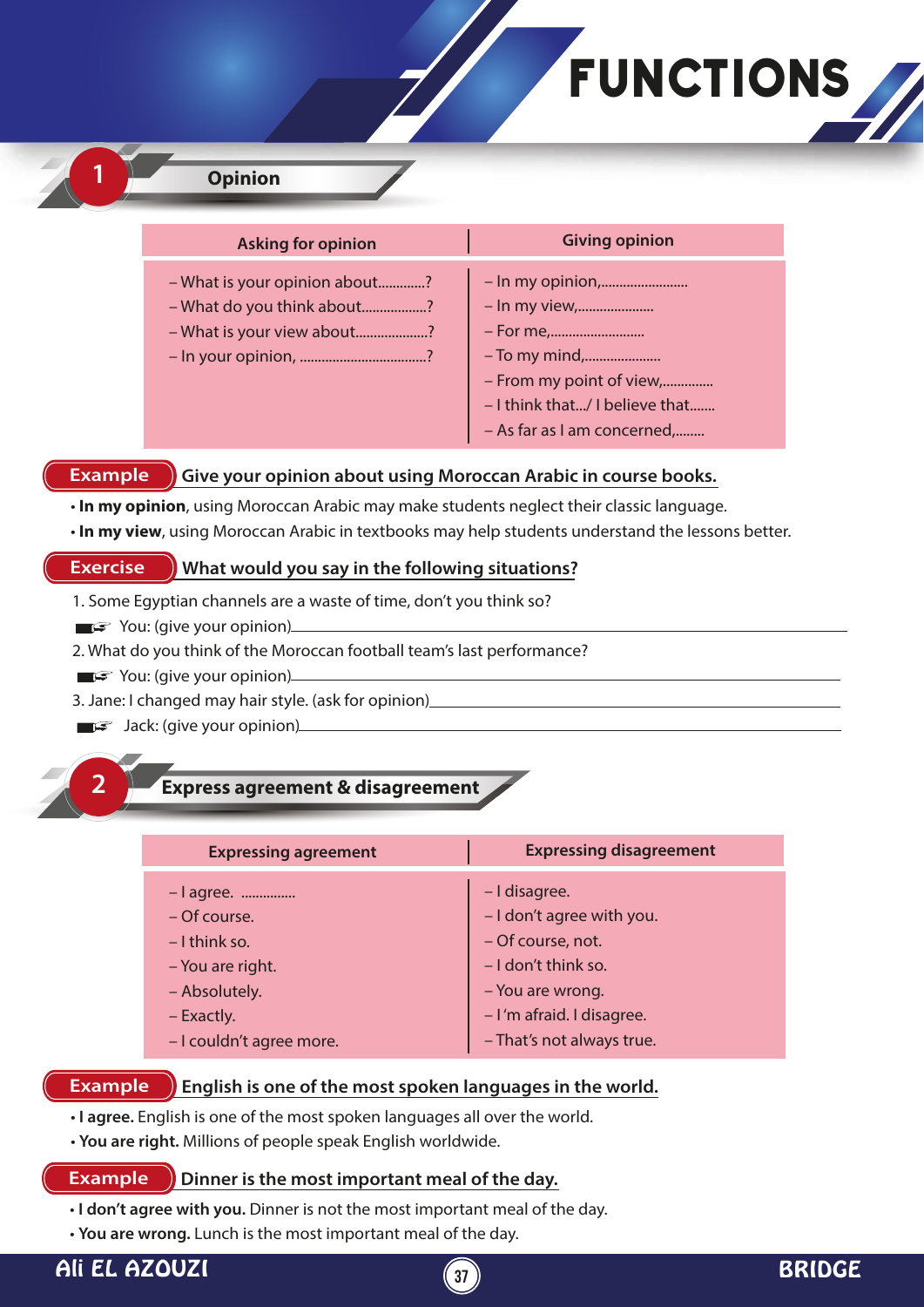#### **Exercise What would you say in the following situations?**

1. Exercising regularly keeps you fit and healthy.

- ■F You: (express agreement)
- 2. Tutors should do the homework to their students.
- ■F You: (express disagreement)
- 3. Some new married couples prefer to live with their parents after marriage.
- You: (Do you agree or disagree and why)

| <b>Making a request</b>                                                     |                                                                                    |                                                                                                         |
|-----------------------------------------------------------------------------|------------------------------------------------------------------------------------|---------------------------------------------------------------------------------------------------------|
| <b>Making a request</b>                                                     | <b>Accepting the request</b>                                                       | Declining the request / refusing                                                                        |
| - Can you, please?<br>- Could you please,?<br>$-$ Would you mind $+$ v+ ing | – Yes, I can.<br>– Of course.<br>- Yes, sure.<br>- With pleasure.<br>- Not at all. | - Sorry, I can't.<br>- I am afraid, not.<br>- I am sorry, no.<br>- I wish I could but<br>- Yes, I mind. |

#### **Example** State Rou need some money to pay the rent. Ask your friend, Manuel, to lend you some.

- Manuel, **could you** lend me some money, **please**? I need to pay the rent.
- Manuel, **would you mind** lend**ing** me some money? I need to pay the rent.

#### **Exercise What would you say in the following situations?**

- 1. Ask your teacher to clarify more the meaning of a word.
- $\blacksquare$  $\blacktriangleright$  You: (make a request)
- 2. Could you switch on the TV, please?
- $\blacksquare$  $\blacktriangleright$  You: (accept the request) $\blacksquare$
- 3. Can you help me carry this baggage to the train station, please?
- $\blacksquare$  $\blacktriangleright$  Mark: (decline and give a reason)
- 

### **Lack of understanding & asking for clarification**

|                                                                                                                                                                                                                                                                                                   | <b>Lack of understanding</b>                                                                                                                                     | <b>Asking for clarification</b>                                                                                                                                           |
|---------------------------------------------------------------------------------------------------------------------------------------------------------------------------------------------------------------------------------------------------------------------------------------------------|------------------------------------------------------------------------------------------------------------------------------------------------------------------|---------------------------------------------------------------------------------------------------------------------------------------------------------------------------|
|                                                                                                                                                                                                                                                                                                   | - I beg your pardon.<br>- I don't understand.<br>- I am not quite sure I follow you.<br>- I am sorry. I didn't hear what you said.<br>- I didn't get your point. | - Could you repeat, please?<br>- What do you mean by ""?<br>- Could you be more specific?<br>- Could you possibly explain more?<br>- Would you elaborate on that, please? |
| • Interviewer: I am afraid we accept only polyglots in our hotel.<br><b>Example</b><br>. Interviewee: I beg your pardon. What do you mean by a "polyglot"?<br>• Interviewer: I mean we just accept those who speak many languages.<br>What would you say in the following situations?<br>Exercise |                                                                                                                                                                  |                                                                                                                                                                           |

1. The doctor: If you want to keep fit, you need to exercise regularly and eat healthy food.

You: (express lack of understanding)

2. The police officer: Sorry, Sir, your driving license expired a couple of days ago.

You: (express lack of understanding and ask for clarification)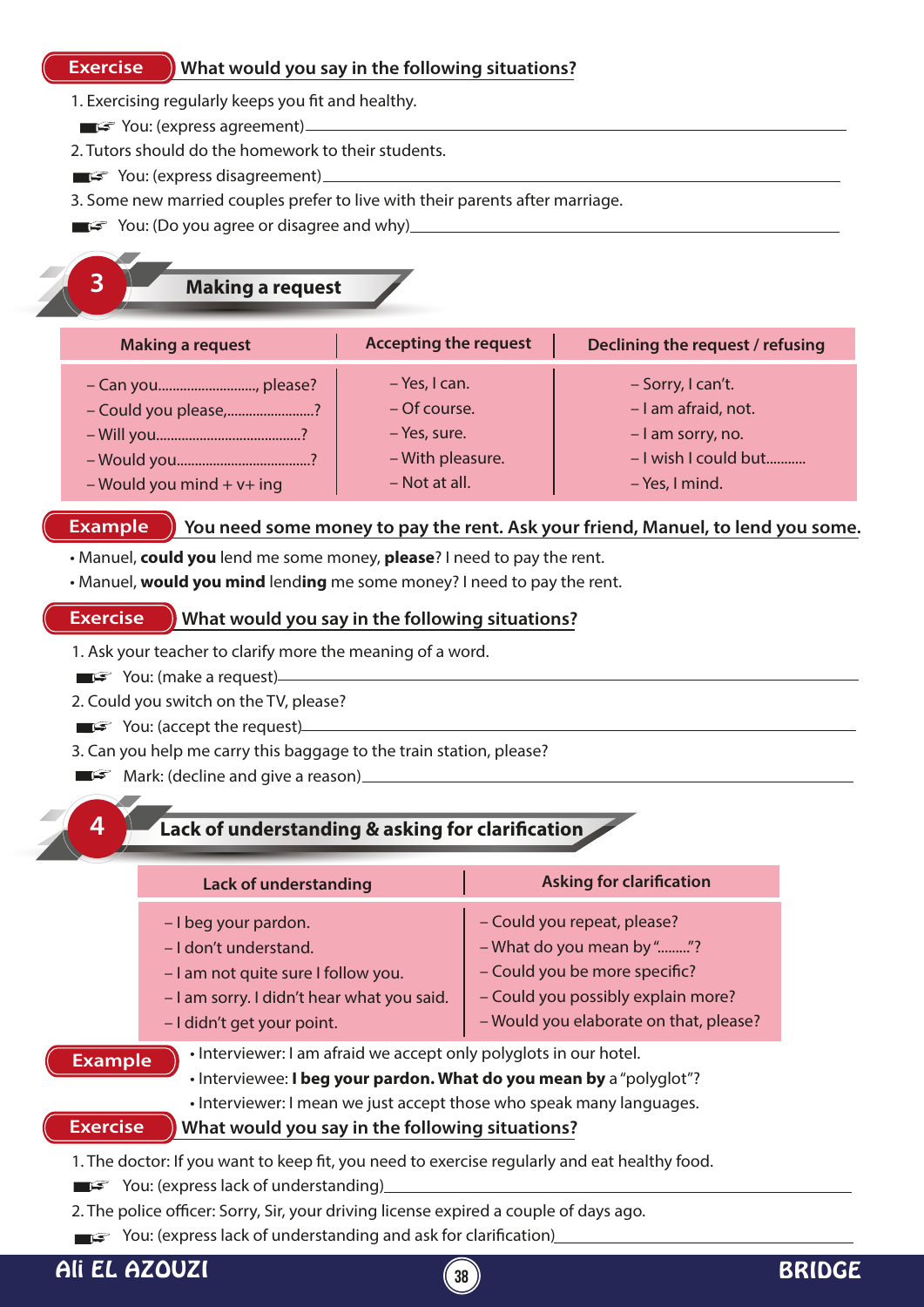**5 Asking for and giving advice**

| <b>Asking for advice</b>                                                                                                          | <b>Giving advice</b>                                                                                                      | <b>Accepting advice</b>                                   |
|-----------------------------------------------------------------------------------------------------------------------------------|---------------------------------------------------------------------------------------------------------------------------|-----------------------------------------------------------|
| - What should I do?<br>- How can you advise me?<br>- What's your advice for me?<br>- I don't know what to do. Can you<br>help me? | - I advise you (not) to<br>- You should (not)<br>- You ought (not) to<br>- You'd better (not)<br>- If I were you, I would | - That's a good idea, thanks.<br>- It sounds a good idea. |

#### **Example )** I have a terrible headache. What should I do?

- **You should** see a doctor now.
- **You'd better** have some rest.

#### **Exercise What would you say in the following situations?**

- 1. Your friend: It's my best friend's birthday and I don't know what to bring him as a gift.
- $\blacktriangleright$  You: (give him a piece of advice)
- 2. I have an English test next week but I didn't understand some lessons.
- $\blacksquare$  $\blacktriangleright$  You: (ask your friend for advice)  $\blacksquare$
- $\blacksquare$  $\blacksquare$  $\blacksquare$  $\blacksquare$  You: (give him a piece of advice)

# **6 Expressing a complaint**

| <b>Express complaint</b>                                                                                                                                                          | <b>Positive answer</b>                                                                                           | <b>Negative answer</b>                                                        |
|-----------------------------------------------------------------------------------------------------------------------------------------------------------------------------------|------------------------------------------------------------------------------------------------------------------|-------------------------------------------------------------------------------|
| $-$ l am sorry, but<br>- I am sorry. I have a complaint<br>about<br>- Sorry to say this, but<br>- I'm afraid. I have a complaint to<br>make.<br>- I am not satisfied with the way | - I'm so sorry. I didn't realize<br>that.<br>- I just don't know what<br>to say.<br>- Oh! I am sorry about that. | - Well, there's nothing I can do about it.<br>- I can't do anything about it. |

#### **Example Your neighbour turned on the music aloud last night and you couldn't sleep.**

- **I am sorry to have to say this, but** your music was loud last night.
- **I am afraid. I have a complaint to make.** You turned on the music aloud last night.

#### **Exercise What would you say in the following situations?**

1. You were in a bank and one of the clients didn't respect the queue.

- $\blacktriangleright$  You: (Make a complaint)
- $\blacksquare$  $\blacktriangleright$  The client (respond positively)

#### 2. Someone put rubbish in front of your flat front door.

- $\blacksquare$  You: (Complain to the doorman)
- 3. The service is terrible in the hostel you are staying at.
- $\blacksquare$  You: (Complain to the manager)  $\blacksquare$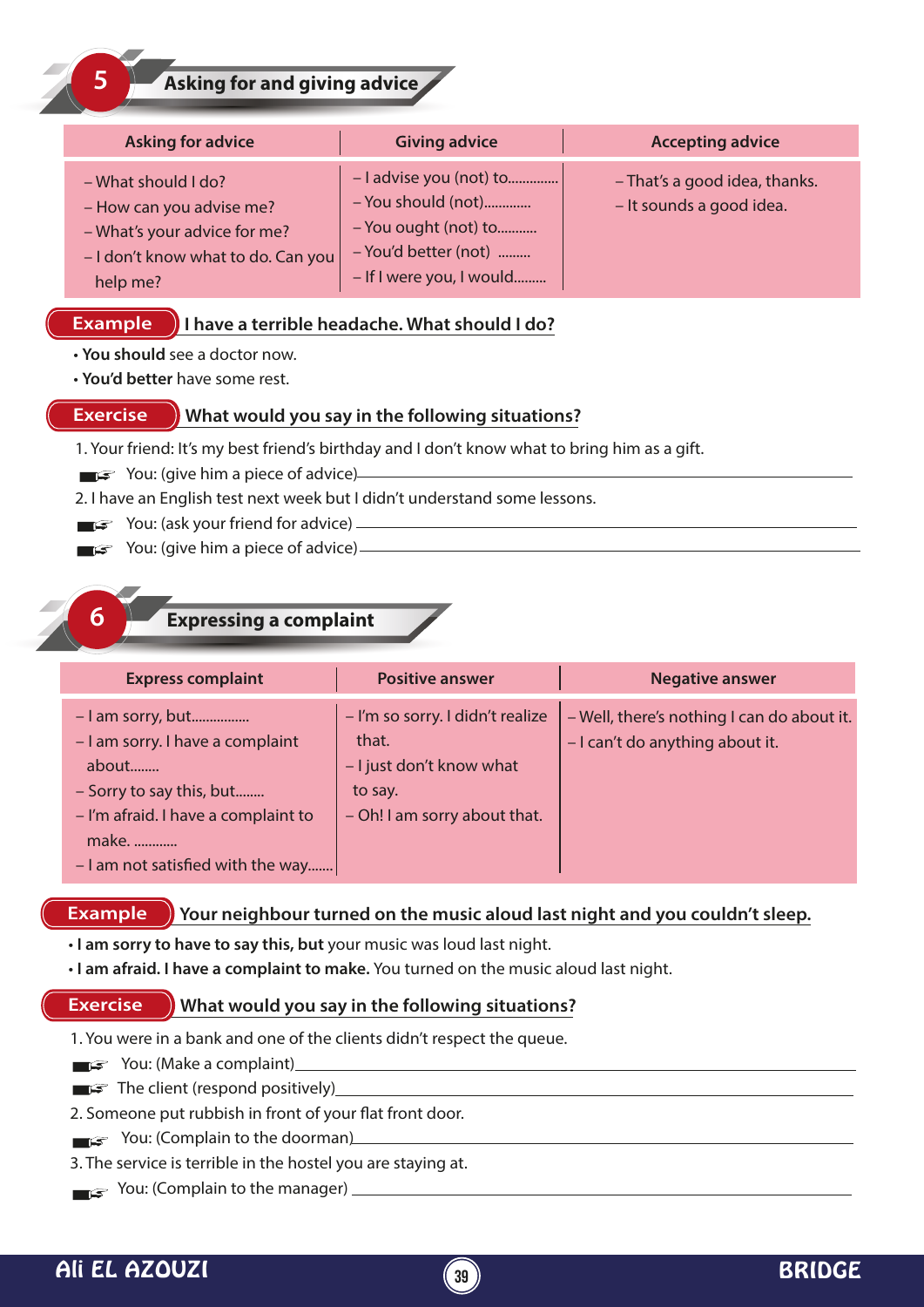| 7               | <b>Expressing an apology</b>                                                                                                                              |                                                                                                                 |
|-----------------|-----------------------------------------------------------------------------------------------------------------------------------------------------------|-----------------------------------------------------------------------------------------------------------------|
|                 | Make an apology                                                                                                                                           | <b>Responding to apologies</b>                                                                                  |
|                 | - I am sorry.<br>$-$ I am terribly sorry (for + verb + ing)<br>- I do apologize.<br>- I am really sorry about this.<br>- I can't tell you how sorry I am. | - It's not a problem.<br>- That's OK.<br>- It's all right.<br>- It's Okay. Don't worry.<br>- It doesn't matter. |
| <b>Example</b>  | You came late. You apologize to the teacher.                                                                                                              |                                                                                                                 |
|                 | · I am sorry, Sir, I am late.<br>. I am terribly sorry, Sir, for being late. I missed the bus.                                                            |                                                                                                                 |
| <b>Exercise</b> | What would you say in the following situations?                                                                                                           |                                                                                                                 |
|                 | 1. You mispronounced your classmates' name.                                                                                                               |                                                                                                                 |

 $\blacksquare$  $\blacktriangleright$  You: (apologize to him)

 $\sqrt{2}$ 

■ Your classmate (respond to the apology)

2. You dialled a wrong number by mistake and you called someone you didn't know.

 $\blacksquare$  $\blacktriangleright$  You: (make an apology)  $\blacksquare$ 



| <b>Make a suggestion</b>                                                                                                             | <b>Respond positively</b>                                                                          | <b>Respond negatively</b>                                            |
|--------------------------------------------------------------------------------------------------------------------------------------|----------------------------------------------------------------------------------------------------|----------------------------------------------------------------------|
| - Let's?<br>$-$ How about $+$ verb $+$ ing?<br>$-$ What about $+$ verb $+$ ing?<br>- Why don't we?<br>$-$ Do you fancy + verb + ing? | $-$ Ok let's.<br>- That's a good idea.<br>- That sounds a good idea,<br>thanks.<br>- Yes, why not. | - No let's not.<br>- I don't think that's a good idea.<br>- Yes, but |

#### **Example** > You and your friend are free this afternoon. Suggest doing or going somewhere.

- • **Let's** go to the movies. I am bored.
- How about watching a film this afternoon?

#### **Exercise What would you say in the following situations?**

1. Your teacher wants to organize a trip abroad. Suggest a country you like to go to.

 $\blacksquare$  $\blacktriangleright$  You: Your teacher:(respond ) 2. Your father's car always breaks down.

You: (suggest a solution to him)

- 3. Your friend: I am hungry now.
- $\blacksquare$  $\blacktriangleright$  You: (Suggest eating something)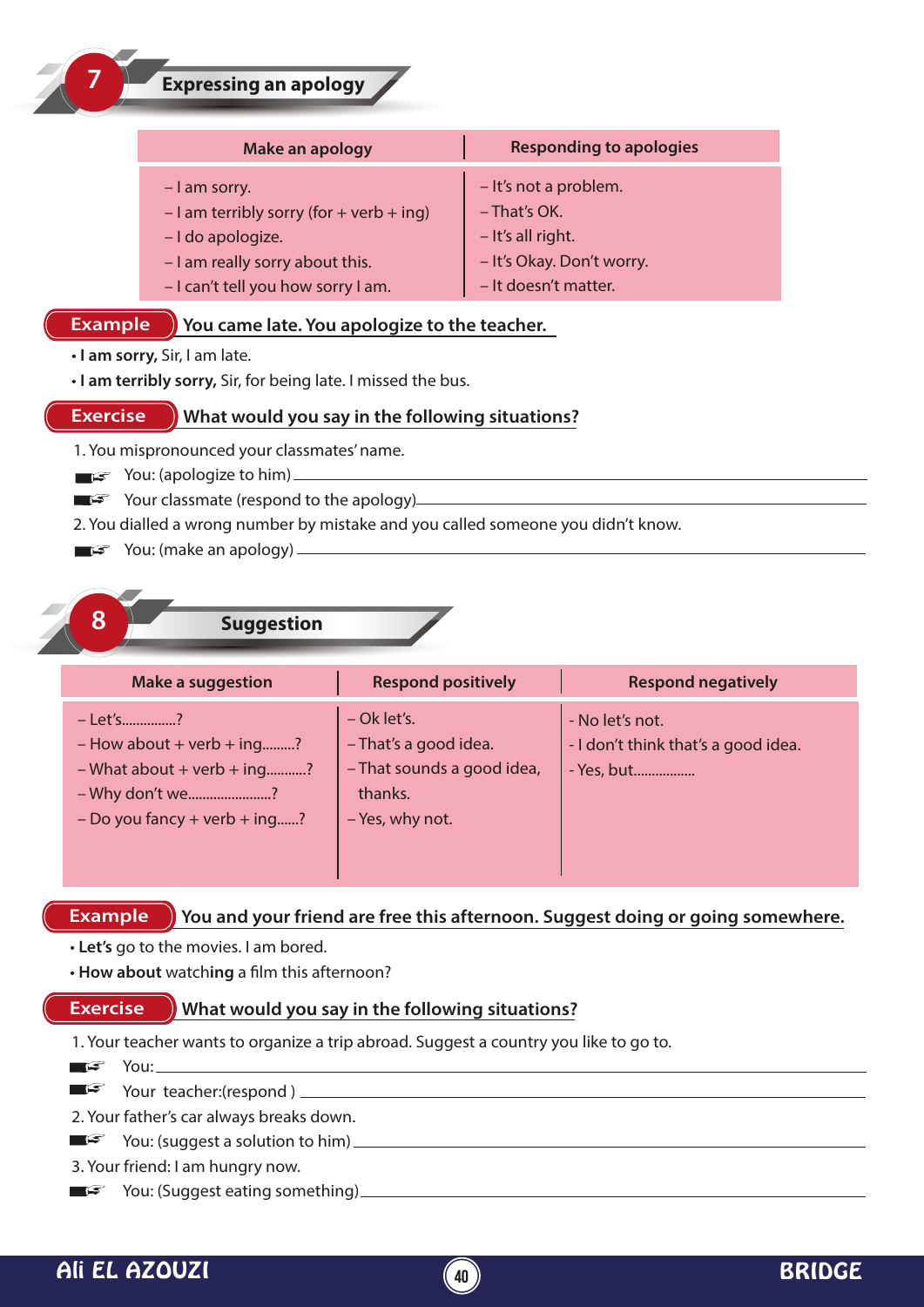|                   | <b>Responding to good news</b>                                                                                       |                 | <b>Responding to bad news</b>                                                                                                                                                                                                                                                                                                                                                                                                                                                                                                                                   |  |
|-------------------|----------------------------------------------------------------------------------------------------------------------|-----------------|-----------------------------------------------------------------------------------------------------------------------------------------------------------------------------------------------------------------------------------------------------------------------------------------------------------------------------------------------------------------------------------------------------------------------------------------------------------------------------------------------------------------------------------------------------------------|--|
|                   | That's good news!                                                                                                    |                 | That's bad news!                                                                                                                                                                                                                                                                                                                                                                                                                                                                                                                                                |  |
|                   | That's wonderful!                                                                                                    |                 | That's terrible!                                                                                                                                                                                                                                                                                                                                                                                                                                                                                                                                                |  |
|                   | I'm glad to hear that!                                                                                               |                 | I'm sad to hear that!                                                                                                                                                                                                                                                                                                                                                                                                                                                                                                                                           |  |
|                   | Congratulations!                                                                                                     |                 | How sad!                                                                                                                                                                                                                                                                                                                                                                                                                                                                                                                                                        |  |
|                   | Really? I can't believe it.                                                                                          |                 | That must be awful!                                                                                                                                                                                                                                                                                                                                                                                                                                                                                                                                             |  |
| <b>Example</b>    |                                                                                                                      |                 |                                                                                                                                                                                                                                                                                                                                                                                                                                                                                                                                                                 |  |
|                   | • You: My brother got married last week.                                                                             |                 |                                                                                                                                                                                                                                                                                                                                                                                                                                                                                                                                                                 |  |
|                   | ■ > Your friend: I am glad to hear that! Congratulations!                                                            |                 |                                                                                                                                                                                                                                                                                                                                                                                                                                                                                                                                                                 |  |
|                   | · You: I failed my driving test yesterday.<br>$\blacksquare$ $\blacktriangleright$ Your friend: Oh, that's terrible. |                 |                                                                                                                                                                                                                                                                                                                                                                                                                                                                                                                                                                 |  |
|                   |                                                                                                                      |                 |                                                                                                                                                                                                                                                                                                                                                                                                                                                                                                                                                                 |  |
| <b>Exercise</b>   | What would you say in the following situations?                                                                      |                 |                                                                                                                                                                                                                                                                                                                                                                                                                                                                                                                                                                 |  |
|                   | 1. You: My wife is pregnant. She's expecting a baby in the coming months.                                            |                 |                                                                                                                                                                                                                                                                                                                                                                                                                                                                                                                                                                 |  |
|                   | Your friend: (respond)                                                                                               |                 |                                                                                                                                                                                                                                                                                                                                                                                                                                                                                                                                                                 |  |
|                   | 2. You: Our classmate, Adam, didn't pass his BAC exam.                                                               |                 |                                                                                                                                                                                                                                                                                                                                                                                                                                                                                                                                                                 |  |
|                   |                                                                                                                      |                 |                                                                                                                                                                                                                                                                                                                                                                                                                                                                                                                                                                 |  |
|                   |                                                                                                                      |                 |                                                                                                                                                                                                                                                                                                                                                                                                                                                                                                                                                                 |  |
|                   |                                                                                                                      |                 |                                                                                                                                                                                                                                                                                                                                                                                                                                                                                                                                                                 |  |
|                   |                                                                                                                      |                 |                                                                                                                                                                                                                                                                                                                                                                                                                                                                                                                                                                 |  |
| n                 | <b>Prohibition</b>                                                                                                   |                 |                                                                                                                                                                                                                                                                                                                                                                                                                                                                                                                                                                 |  |
|                   |                                                                                                                      |                 |                                                                                                                                                                                                                                                                                                                                                                                                                                                                                                                                                                 |  |
|                   |                                                                                                                      | <b>Example</b>  |                                                                                                                                                                                                                                                                                                                                                                                                                                                                                                                                                                 |  |
|                   | You mustn't                                                                                                          |                 |                                                                                                                                                                                                                                                                                                                                                                                                                                                                                                                                                                 |  |
| You can't         |                                                                                                                      |                 | • You mustn't smoke in this area.                                                                                                                                                                                                                                                                                                                                                                                                                                                                                                                               |  |
|                   | You are not allowed to                                                                                               |                 | . No parking in this place. It's a private property.                                                                                                                                                                                                                                                                                                                                                                                                                                                                                                            |  |
|                   | You are not permitted to                                                                                             | <b>Exercise</b> | What would you say in the following situations?                                                                                                                                                                                                                                                                                                                                                                                                                                                                                                                 |  |
| Don't             |                                                                                                                      |                 | 1. Write a note in which you prohibit fishing in the lake.                                                                                                                                                                                                                                                                                                                                                                                                                                                                                                      |  |
|                   |                                                                                                                      |                 | ■ <del>S</del> You:———————————————————————                                                                                                                                                                                                                                                                                                                                                                                                                                                                                                                      |  |
|                   | It's forbidden to                                                                                                    |                 |                                                                                                                                                                                                                                                                                                                                                                                                                                                                                                                                                                 |  |
| $No + Verb + ing$ |                                                                                                                      |                 | 2. Write a note in which you prohibit feeding animals in the zoo.<br>$\blacksquare$ $\blacksquare$ $\blacksquare$ $\blacksquare$ $\blacksquare$ $\blacksquare$ $\blacksquare$ $\blacksquare$ $\blacksquare$ $\blacksquare$ $\blacksquare$ $\blacksquare$ $\blacksquare$ $\blacksquare$ $\blacksquare$ $\blacksquare$ $\blacksquare$ $\blacksquare$ $\blacksquare$ $\blacksquare$ $\blacksquare$ $\blacksquare$ $\blacksquare$ $\blacksquare$ $\blacksquare$ $\blacksquare$ $\blacksquare$ $\blacksquare$ $\blacksquare$ $\blacksquare$ $\blacksquare$ $\blacks$ |  |
|                   |                                                                                                                      |                 |                                                                                                                                                                                                                                                                                                                                                                                                                                                                                                                                                                 |  |
|                   |                                                                                                                      |                 |                                                                                                                                                                                                                                                                                                                                                                                                                                                                                                                                                                 |  |
|                   | <b>Definition</b>                                                                                                    |                 |                                                                                                                                                                                                                                                                                                                                                                                                                                                                                                                                                                 |  |
|                   |                                                                                                                      |                 |                                                                                                                                                                                                                                                                                                                                                                                                                                                                                                                                                                 |  |
|                   |                                                                                                                      | <b>Example</b>  |                                                                                                                                                                                                                                                                                                                                                                                                                                                                                                                                                                 |  |
|                   |                                                                                                                      |                 | . An atheist is someone who does not believe in the existence of god.                                                                                                                                                                                                                                                                                                                                                                                                                                                                                           |  |
|                   |                                                                                                                      |                 | . Zoology refers to the scientific study of the behaviours of animals.                                                                                                                                                                                                                                                                                                                                                                                                                                                                                          |  |
|                   | refers to                                                                                                            |                 |                                                                                                                                                                                                                                                                                                                                                                                                                                                                                                                                                                 |  |
|                   | can be defined as                                                                                                    | <b>Exercise</b> | Re-write these sentences differently.                                                                                                                                                                                                                                                                                                                                                                                                                                                                                                                           |  |
|                   | can be considered as                                                                                                 |                 | 1. Xenophobia is the fear that you have towards foreigners.                                                                                                                                                                                                                                                                                                                                                                                                                                                                                                     |  |
|                   | refers to                                                                                                            |                 | $\blacksquare$ $\cong$ You: $\blacksquare$ You:                                                                                                                                                                                                                                                                                                                                                                                                                                                                                                                 |  |
|                   |                                                                                                                      |                 | 2. A protagonist is the main character in a play, film, book or story.                                                                                                                                                                                                                                                                                                                                                                                                                                                                                          |  |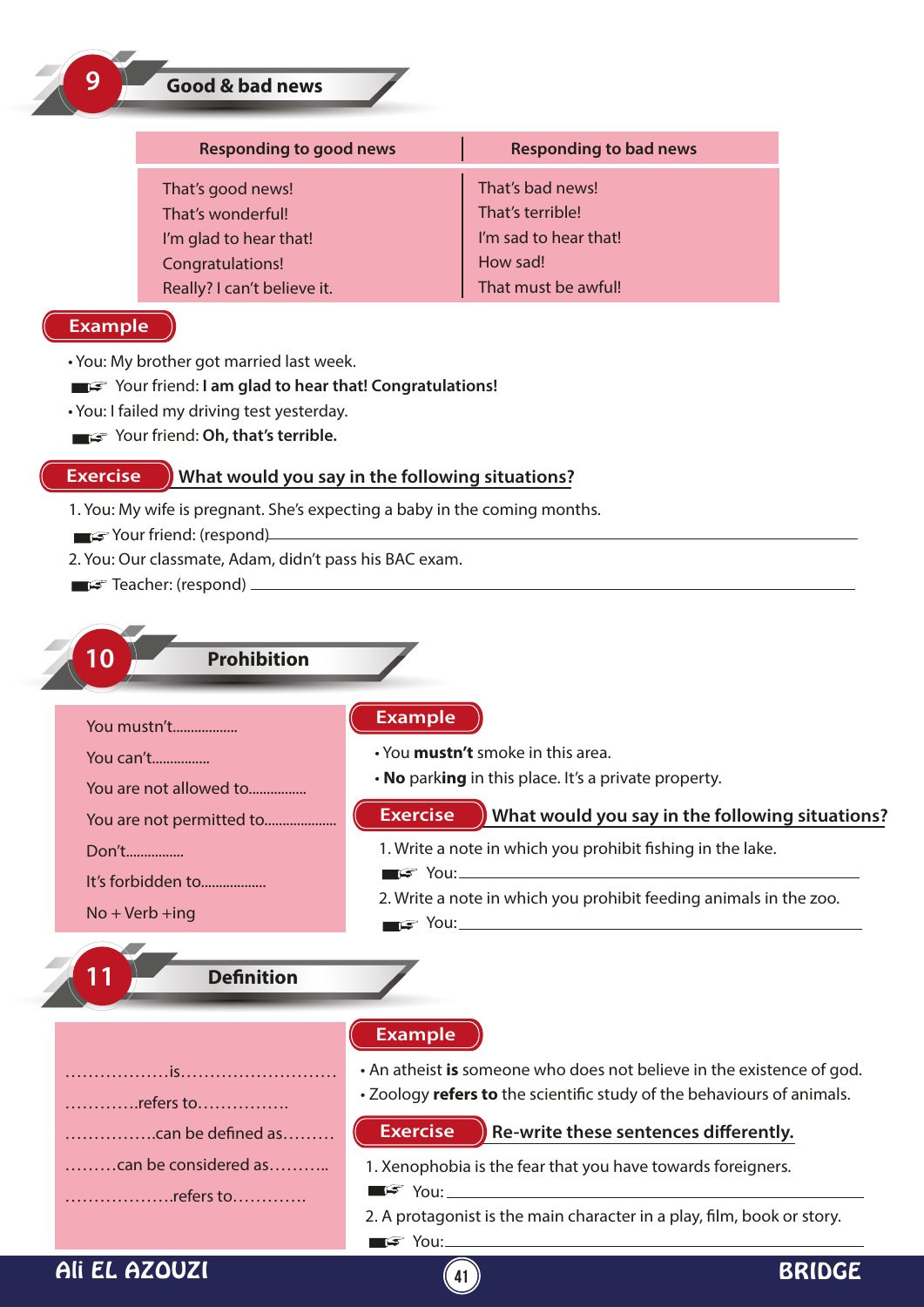| <b>Permission</b>                                                                                                                                                                                                                                                                                                                                                                                               |                                                                |
|-----------------------------------------------------------------------------------------------------------------------------------------------------------------------------------------------------------------------------------------------------------------------------------------------------------------------------------------------------------------------------------------------------------------|----------------------------------------------------------------|
| <b>Asking for permission</b>                                                                                                                                                                                                                                                                                                                                                                                    | <b>Giving permission</b>                                       |
|                                                                                                                                                                                                                                                                                                                                                                                                                 | You may<br>You can                                             |
| <b>Example</b><br>. Dad, can I use your laptop for a while?<br>. Dad, is it Ok if I use your laptop?                                                                                                                                                                                                                                                                                                            | Get permission from your father to use his laptop for a while. |
| <b>Exercise</b><br>What would you say in the following situations?<br>1. Get permission from your teacher to go to the rest room.<br>$\blacksquare \cong$ You:                                                                                                                                                                                                                                                  |                                                                |
| 2. Get permission to take a picture of an old lady and post it on your Facebook.                                                                                                                                                                                                                                                                                                                                |                                                                |
| 13<br><b>Necessity &amp; lack of necessity</b><br><b>Necessity (obligation)</b>                                                                                                                                                                                                                                                                                                                                 | Lack of necessity (no obligation)                              |
| …must….<br>have to                                                                                                                                                                                                                                                                                                                                                                                              | needn't<br>don't have to                                       |
| <b>Example</b><br><b>Necessity</b><br>• You must respect the traffic code.<br>• Students <b>have to</b> do their homework.<br><b>Example</b><br>Lack of necessity                                                                                                                                                                                                                                               |                                                                |
| . You needn't have bought all this dessert. We have some apples left in the fridge.<br>• He doesn't have to take a taxi. The office is just in the corner.                                                                                                                                                                                                                                                      |                                                                |
| <b>Exercise</b><br>Necessity or lack of necessity?<br>1. You must stop when the light is red.<br>2. There are many eggs in the basket. You don't need to buy more.<br>3. I have a stomach-ache; I should see a doctor.<br>4. It's Sunday. So, he doesn't have to wake up early.<br>5. I didn't need to tell him about my absence. He already knew I was sick<br>6. My aunt has to pay all the taxes every year. |                                                                |
| 7. She needn't buy all this food.                                                                                                                                                                                                                                                                                                                                                                               |                                                                |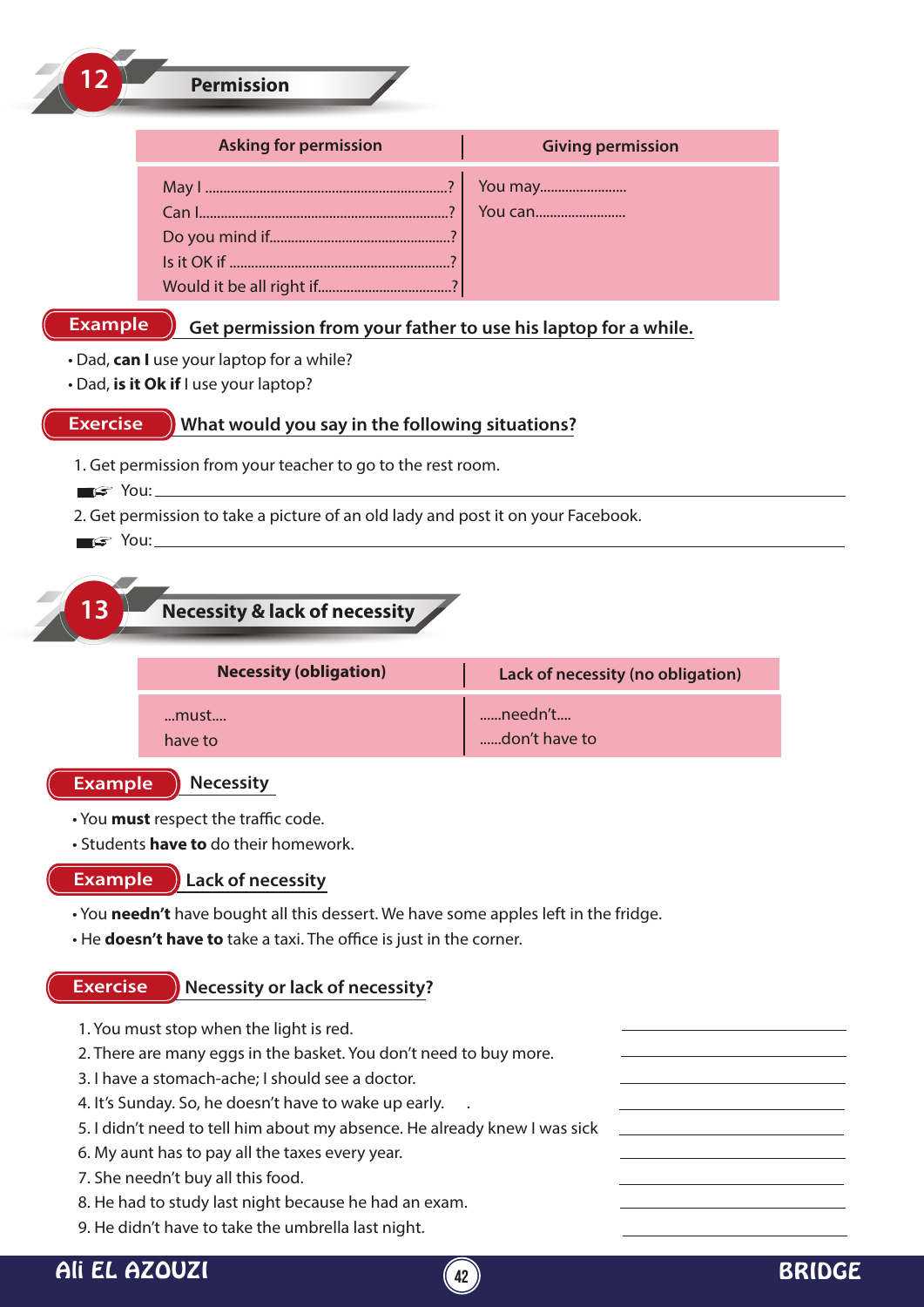